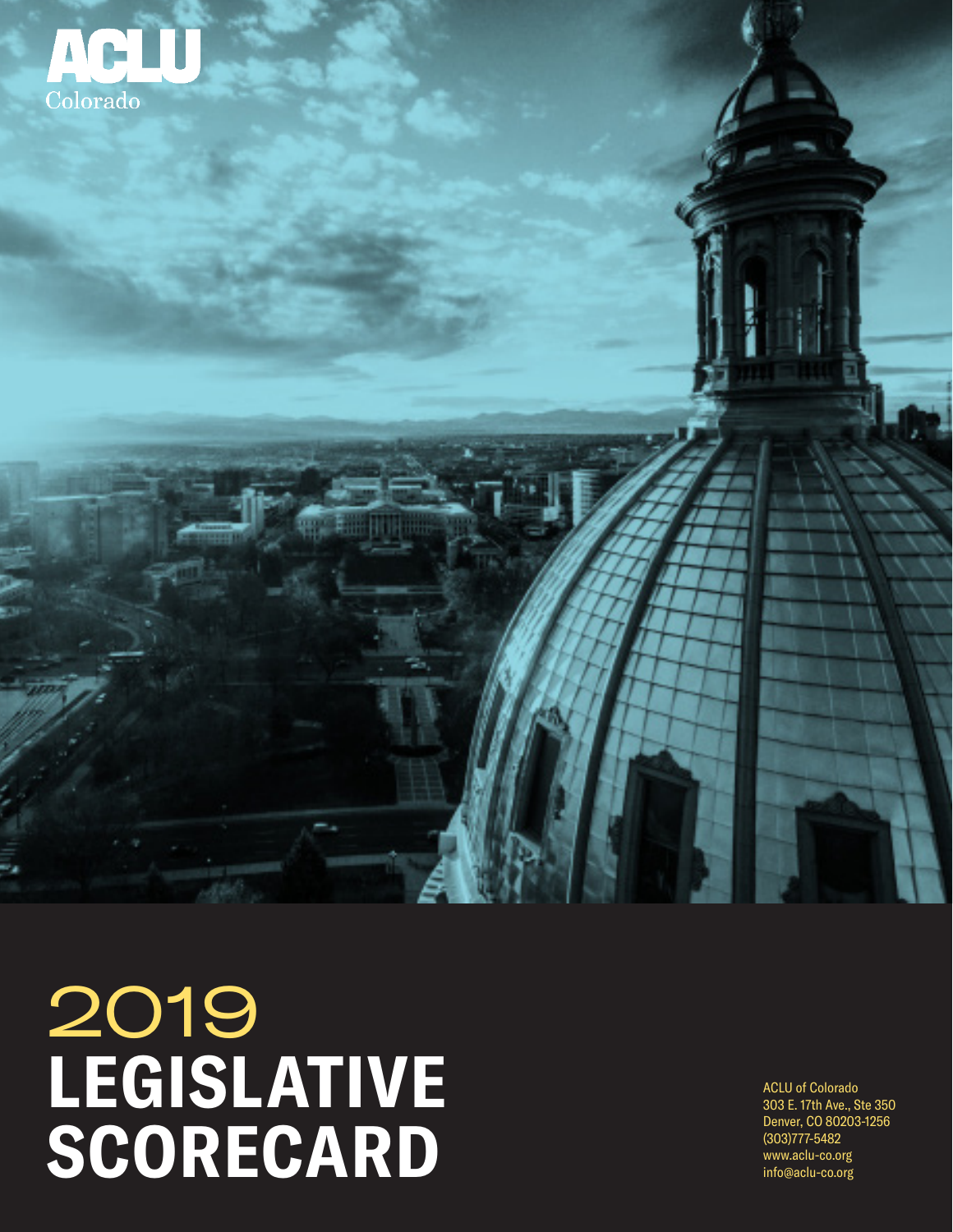# **LEGISLATIVE SCORECARD 2019**

### **A NOTE FROM PUBLIC POLICY DIRECTOR DENISE MAES**

**120 DAYS.** That's how long the 2019 legislative session lasted. And within those 120 days, we plotted an ambitious legislative agenda with 14 proactive bills, of which 13 passed and were signed into law. We championed legislation that will, for the first time in our state's history, fund comprehensive sex education for schools seeking to adopt such a curriculum. We were also able to lift up legislation that will bring some relief to our immigrant friends and neighbors, and we advanced legislation that will reform aspects of our cruel bail system. You made this happen and we thank you for your help and support.

As you know, direct communication with your elected officials is a valuable way to encourage them to stand up for freedom and protect civil liberties. We encourage you to use this scorecard to give your state representative and senator feedback on their votes in the 2019 legislative session. *Sine die* is Latin for the phrase "without assigning another meeting," and it's the term people under the dome use to describe the last day of the legislative session. *Sine die* was May 3, but its not too late to let legislators know where you stand.

## **ABOUT THIS SCORECARD**

#### **HOW WE CHOSE THE SCORED BILLS**

While the ACLU of Colorado took a position on more than 100 pieces of legislation in 2019 alone, our practice is to only score bills that were voted on by all members of at least one legislative chamber. This precluded us from scoring several bills, including attacks on reproductive rights that were rightly defeated in committee. From there, we chose the bills that we felt were the best representatives of the civil liberties issues facing Colorado today.

#### **PURPOSE OF THE SCORECARD**

The purpose of this scorecard is to inform our supporters and the general public of where their legislators stand on civil liberties issues. Legislators may promise many things while running for office, but there is no substitute for an actual vote. The scorecard is in no way meant to be construed as an endorsement of legislators who score well, or a statement of opposition against those who do not.

#### **ACLU PERCENT**

The ACLU percent reflects the percentage of scored bills in which each legislator voted favorably with the ACLU's position. If a legislator did not vote on a particular bill (marked as "A" for "absent" on the scorecard) their percentage score does not include that bill.

### **BY THE NUMBERS**

| Days in the 2019 legislative session       | 120 |
|--------------------------------------------|-----|
| Legislators in both the House and Senate   | 100 |
| <b>Hearings where ACLU staff testified</b> | 38  |
| <b>Bills ACLU tracked</b>                  | 83  |
| Bills ACLU supported that passed into law  | 97  |
| Bills ACLU led that passed into law        | 13  |

| Bills ACLU opposed that failed to pass into law   |       |
|---------------------------------------------------|-------|
| <b>Calls to legislators</b>                       | 3,683 |
| <b>Texts to legislators</b>                       | 2,046 |
| Postcards to legislators                          | 175   |
| <b>ACLU Lobby Day and Annual Dinner attendees</b> | 300   |
| <b>ACLU</b> activists trained                     | 78    |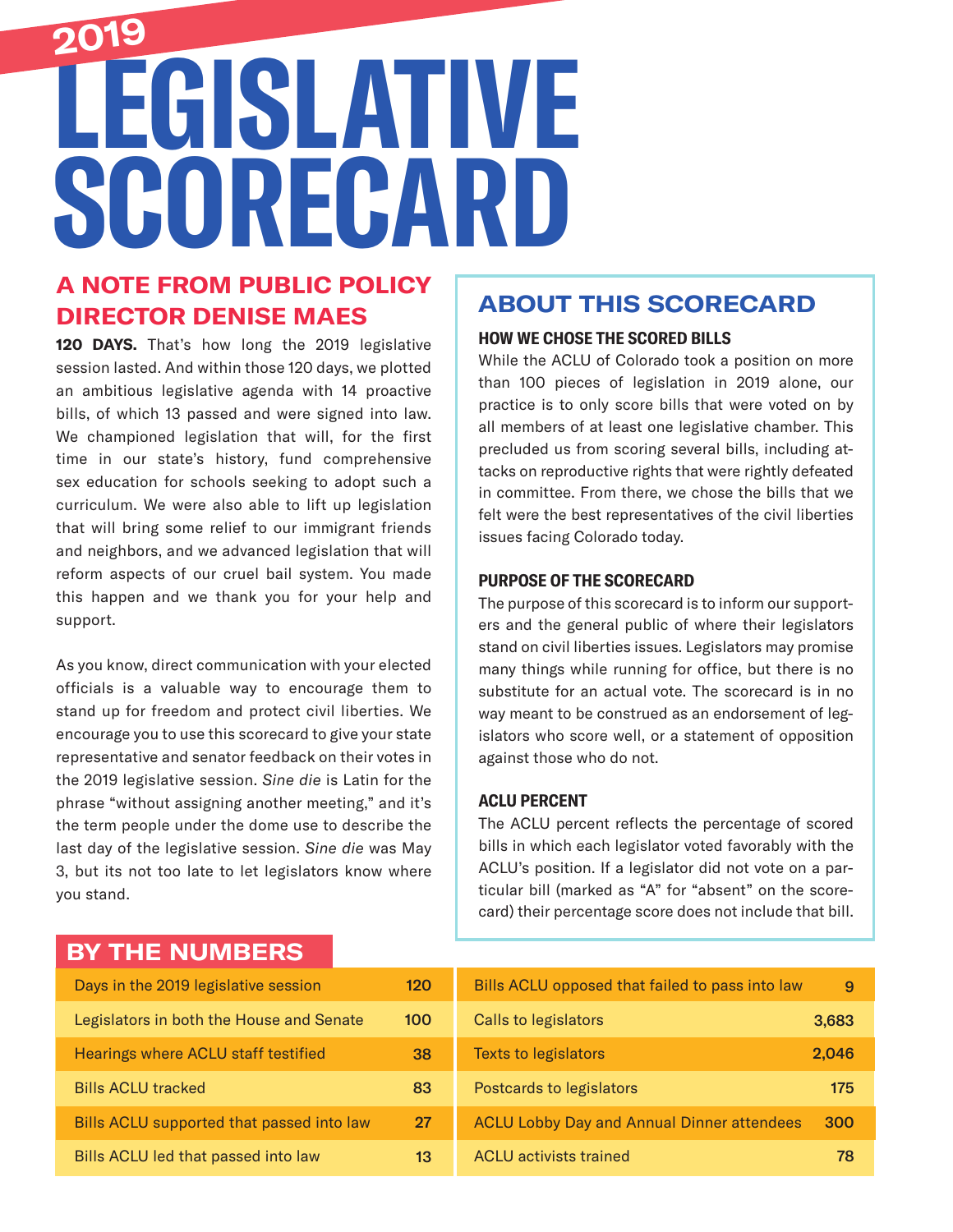**1 HB19-1032: Comprehensive Human Sexuality Education**  Creates a \$1 million program so schools can provide students with the tools they need to make healthy choices, ensures sex education programs are inclusive and do not shame or stigmatize students. This bill also incorporates conversations about consent and healthy relationships into the range of topics required for schools that choose to teach comprehensive sex education.

**2 HB19-1042: Extend Court Jurisdiction for Vulnerable Youth** Extends court jurisdiction for abandoned, abused, or neglected immigrant youth between 18 and 21 so that they can apply for Special Immigrant Juvenile Status, which provides a pathway to lawful permanent residency. The bill also allows courts to appoint guardians for these vulnerable youth, which promotes their long-term well-being and stability.



**HB19-1263: Offense Level for Controlled Substance Possession**  Changes low-level drug felony possession to a misdemeanor and provides substance abuse and mental health services for those

incarcerated and struggling with addiction.

#### **HB19-1266: Restore Voting Rights for Parolees**

In a major victory for America's core tenet that, in a democracy, voting is a right, not a privilege, this bill restores voting rights to the more than 10,000 Coloradans on parole who work, pay taxes, raise their families and contribute to their local communities but were stripped of their vote and voice. **4**

**SB19-191: Prompt Pretrial Liberty And Fairness**  Mickey Howard was jailed for five days on a \$10 bond because he could not pay \$80 in fees. This bill allows people to post bond within two hours, ensures people are released within four hours after posting bond and limits excessive fees to no more than \$10 in order to prevent Coloradans from languishing in jail. **5**



#### **HB19-1119: Peace Officer Internal Investigation Open Records**

After 18-year-old Alexis Acker was assaulted by police and taxpayers paid a \$100,000 settlement, the public was denied access to the internal investigative files. This bill promotes government transparency and accountability by allowing public access to these files after the investigation is complete.



**ACLU Supported Passed House & Senate Signed by Gov. Polis**

## **PASSED**

**ACLU Supported Passed House & Senate Signed by Gov. Polis**

## **PASSED**

**ACLU Supported Passed House & Senate Signed by Gov. Polis**

## **PASSED**

**ACLU Supported Passed House & Senate Signed by Gov. Polis**



**ACLU Supported Passed House & Senate Signed by Gov. Polis**

## **PASSED**

**ACLU Supported Passed House & Senate Signed by Gov. Polis**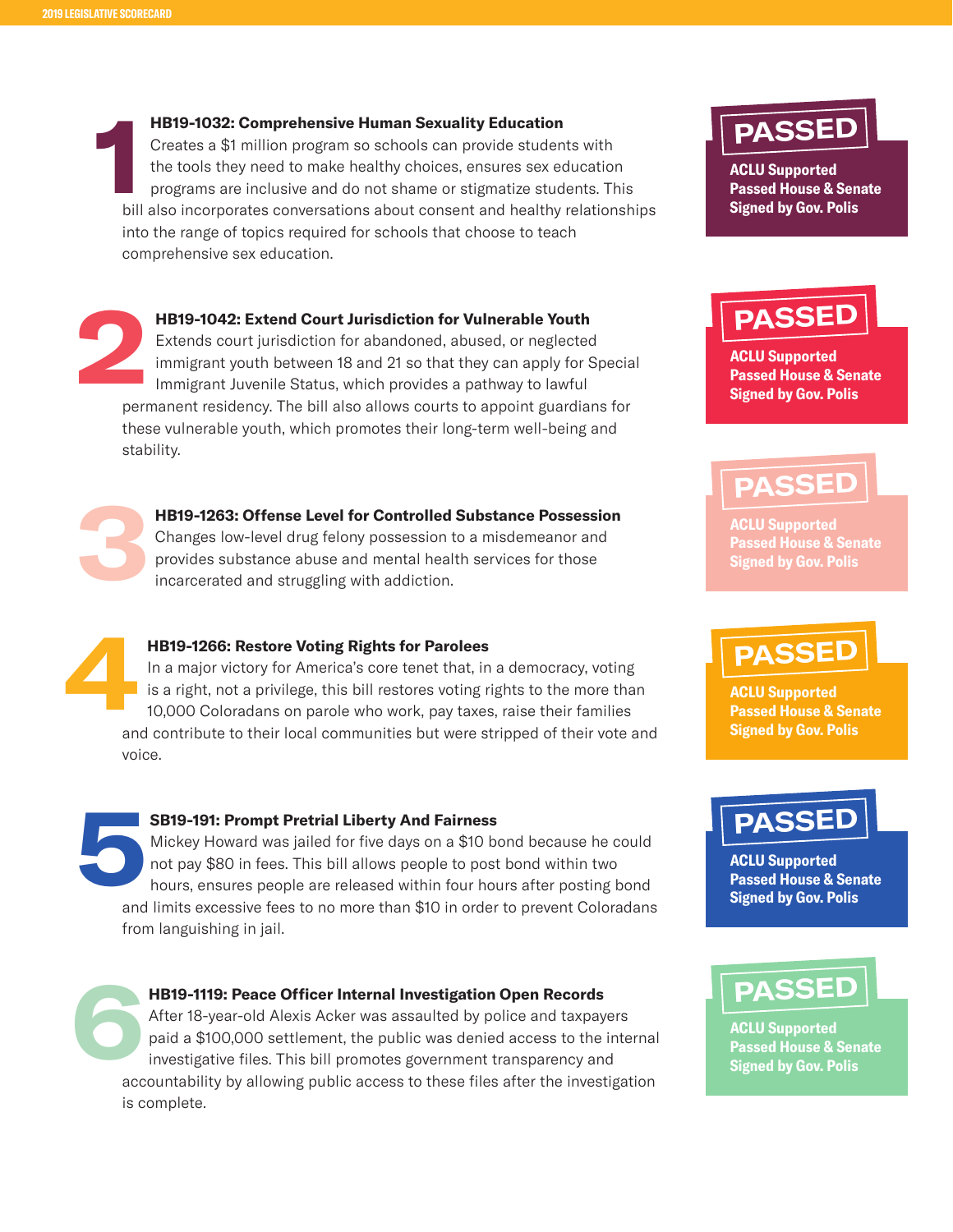

|   | <b>HOUSE</b>               |              |   |   |                         | 5 |   | <b>ACLU%</b> |
|---|----------------------------|--------------|---|---|-------------------------|---|---|--------------|
|   | Arndt, Jeni James          |              |   |   |                         |   |   | 83%          |
| R | Baisley, Mark              | X            | X |   | Х                       | X | X | 0%           |
|   | Becker, KC                 | $\checkmark$ |   |   |                         |   |   | 100%         |
| R | Beckman, Susan             | X            | X |   | $\overline{\mathbf{x}}$ |   | X | 33%          |
|   | Benavidez, Adrienne        | $\checkmark$ |   |   |                         |   |   | 100%         |
|   | Bird, Shannon              | $\checkmark$ |   |   |                         | J | X | 83%          |
| R | Bockenfeld, Rod            | X            | Х |   | X                       | X | X | 17%          |
| R | Buck, Perry                | X            | X | Х | X                       | X | X | 0%           |
|   | Buckner, Janet             | $\checkmark$ |   |   |                         |   |   | 100%         |
|   | Buentello, Bri             |              |   | X |                         |   | X | 67%          |
|   | Caraveo, Yadira            |              |   |   |                         |   | A | 100%         |
| R | Carver, Terri              | X            | Х | X | $\overline{\mathbf{X}}$ |   | X | 17%          |
| R | Catlin, Marc               | X            | Х |   | Х                       | X | X | 0%           |
|   | Coleman, James             |              |   |   |                         |   |   | 100%         |
|   | Cutter, Lisa               |              |   |   |                         |   |   | 100%         |
|   | Duran, Monica              |              |   |   |                         |   |   | 100%         |
|   | Esgar, Daneya              |              |   |   |                         |   |   | 100%         |
|   | Exum, Tony                 | А            | А |   |                         | А |   | 100%         |
|   | Froelich, Meg              |              |   |   |                         |   |   | 100%         |
|   | Galindo, Rochelle          |              |   |   |                         |   |   | 100%         |
|   | Garnett, Alec              |              |   |   |                         |   |   | 100%         |
| R | Geitner, Tim               | X            | X |   |                         |   |   | 17%          |
|   | Gonzales-Gutierrez, Serena |              |   |   |                         |   |   | 100%         |
|   | Gray, Matt                 |              |   |   |                         |   |   | 100%         |
|   | Hansen, Chris              |              |   |   |                         |   |   | 100%         |
|   | Herod, Leslie              |              |   |   |                         |   |   | 100%         |
|   | Hooton, Edie               |              |   |   |                         |   |   | 100%         |
| К | Humphrey, Stephen          | X            | X |   | Х                       | X | Х | 0%           |
|   | Jackson, Dominique         | $\checkmark$ | A |   |                         |   |   | 100%         |
|   | Jaquez Lewis, Sonya        |              |   |   |                         |   |   | 100%         |
|   | Kennedy, Chris             |              |   |   |                         |   |   | 100%         |
|   | Kipp, Cathy                |              |   |   |                         |   |   | 100%         |
|   | Kraft-Tharp, Tracy         |              |   |   |                         |   | X | 83%          |
| К | Landgraf, Lois             | X            | X |   |                         |   | X | 33%          |
| R | Larson, Colin              | X            | X |   |                         |   | X | 17%          |
|   |                            |              |   |   |                         |   |   |              |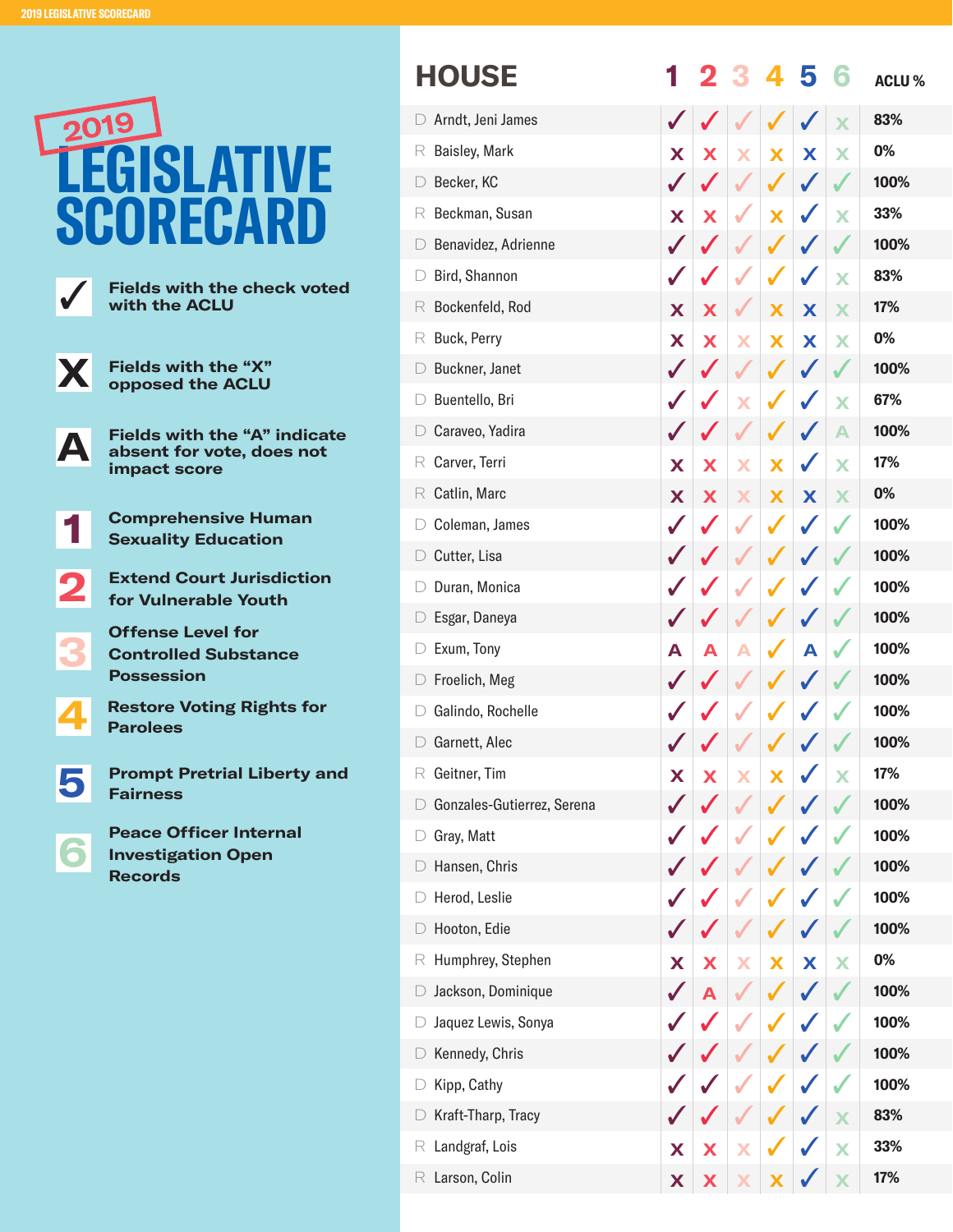**17% 83%**

| <b>HOUSE</b>                    |              |                  |   |                  | 5            |                  | <b>ACLU%</b> | <b>SENATE</b>                   |              |                         |              |                           | 5            |                         | <b>ACLU%</b> |
|---------------------------------|--------------|------------------|---|------------------|--------------|------------------|--------------|---------------------------------|--------------|-------------------------|--------------|---------------------------|--------------|-------------------------|--------------|
| $R$ Lewis, Kimmi                | A            | X                |   | X                | A            | X                | 0%           | Bridges, Jeff<br>$\Box$         |              |                         |              |                           |              |                         | 83%          |
| $R$ Liston, Larry               | X            | X                | X | X                | ✔            | X                | 17%          | Cooke, John<br>R                | X            | X                       | Х            | X                         | ✔            | X                       | 17%          |
| D Lontine, Susan                | $\checkmark$ | J                |   | ✔                | $\checkmark$ | V                | 100%         | $R$ Coram, Don                  | $\sqrt{2}$   |                         |              | X                         | $\sqrt{2}$   | X                       | 67%          |
| □ McCluskie, Julie              | $\sqrt{2}$   |                  |   | √                | $\checkmark$ | X                | 83%          | Court, Lois<br>D                | $\checkmark$ |                         |              | ✔                         | ✔            | $\checkmark$            | 100%         |
| $R$ McKean, Hugh                | X            | X                | X | $\blacktriangle$ | ✔            | X                | 20%          | Crowder, Larry<br>R             | X            |                         | X            | ✔                         | X            | X                       | 33%          |
| □ McLachlan, Barbara            | $\checkmark$ |                  |   |                  |              | X                | 83%          | Danielson, Jessie               | $\sqrt{2}$   |                         |              |                           |              |                         | 83%          |
| $\Box$ Melton, Jovan            | $\checkmark$ |                  |   |                  |              |                  | 100%         | Donovan, Kerry<br>$\Box$        | $\checkmark$ |                         |              |                           |              |                         | 100%         |
| □ Michaelson Jenet, Dafna       | $\checkmark$ |                  |   | ✔                | $\checkmark$ |                  | 100%         | Fenberg, Stephen                | $\sqrt{2}$   |                         |              | $\checkmark$              | ✔            | ✔                       | 100%         |
| $\Box$ Mullica, Kyle            | $\checkmark$ | J                |   | ✔                | V            |                  | 100%         | $\triangleright$ Fields, Rhonda | $\checkmark$ |                         |              | ✔                         | ✔            |                         | 100%         |
| $R$ Neville, Patrick            | X            | X                | X | X                | $\sqrt{}$    | X                | 17%          | Foote, Mike<br>D                | $\checkmark$ |                         |              | ✔                         | ✔            | ✔                       | 100%         |
| $R$ Pelton, Rod                 | X            | X                | X | X                | X            | X                | 0%           | Garcia, Leroy<br>$\Box$         | $\checkmark$ |                         |              | ✔                         | $\checkmark$ | $\overline{\mathbf{v}}$ | 100%         |
| $R$ Ransom, Kim                 | X            | X                | Х | X                | X            | X                | 0%           | Gardner, Bob<br>R               | X            | X                       | Х            | X                         | X            | Х                       | 0%           |
| $R$ Rich, Janice                | X            | X                |   | $\checkmark$     | ✔            | X                | 50%          | Ginal, Joann<br>$\Box$          | $\checkmark$ |                         |              | ✔                         | ✔            |                         | 100%         |
| $\triangleright$ Roberts, Dylan | $\sqrt{2}$   | $\checkmark$     |   | ✔                | ✔            | $\checkmark$     | 100%         | Gonzales, Julie                 | $\sqrt{2}$   |                         |              | ✔                         | $\checkmark$ | $\checkmark$            | 100%         |
| $R$ Saine, Lori                 | X            | X                | Х | $\checkmark$     | ✔            | X                | 33%          | $R$ Hill, Owen                  | X            | X                       |              | ✔                         | $\checkmark$ | X                       | 50%          |
| $\mathbb R$ Sandridge, Shane    | X            | X                |   | X                |              | X                | 33%          | Hisey, Dennis<br>R              | X            | X                       | X            | X                         | $\sqrt{2}$   | X                       | 17%          |
| $\Box$ Singer, Jonathan         | $\sqrt{2}$   | J                |   | ✔                | ✔            |                  | 100%         | Holbert, Chris<br>R             | X            | X                       |              | X                         | $\checkmark$ | X                       | 33%          |
| $\triangleright$ Sirota, Emily  | $\sqrt{2}$   |                  |   |                  |              |                  | 100%         | $\Box$ Lee, Pete                | $\sqrt{2}$   | A                       |              | $\checkmark$              | $\checkmark$ | X                       | 80%          |
| $\Box$ Snyder, Marc             | $\checkmark$ |                  |   |                  |              |                  | 100%         | Lundeen, Paul<br>R              | X            | X                       | Х            | X                         | $\checkmark$ | X                       | 17%          |
| $R$ Soper, Matt                 | X            | X                | Х | √                | $\sqrt{}$    | X                | 33%          | Marble, Vicki<br>R              | X            | X                       |              | $\checkmark$              | $\sqrt{}$    | X                       | 50%          |
| $\triangleright$ Sullivan, Tom  |              |                  |   |                  |              | X                | 83%          | Moreno, Dominick                | $\sqrt{2}$   |                         |              |                           |              |                         | 100%         |
| $\triangleright$ Tipper, Kerry  | $\checkmark$ |                  |   |                  |              |                  | 100%         | Pettersen, Brittany             |              |                         |              |                           | V            |                         | 100%         |
| $\Box$ Titone, Brianna          | $\sqrt{2}$   |                  |   |                  |              |                  | 100%         | $R$ Priola, Kevin               | $\checkmark$ | X                       |              |                           | V            |                         | 83%          |
| □ Valdez, Donald                | $\checkmark$ |                  |   |                  |              |                  | 100%         | Rankin, Bob<br>R                | X            | X                       | X            | X                         | $\sqrt{2}$   | X                       | 17%          |
| $\Box$ Valdez, Alex             | $\checkmark$ | J                |   |                  | ✔            | A                | 100%         | Rodriguez, Robert<br>$\Box$     | $\checkmark$ | $\checkmark$            |              | ✔                         | V            |                         | 100%         |
| $\mathbb R$ Van Winkle, Kevin   | X            | X                | Х | X                | ✔            | X                | 17%          | $R$ Scott, Ray                  | X            | $\overline{\mathbf{A}}$ | X            | X                         | X            | X                       | 0%           |
| $\triangleright$ Weissman, Mike | $\checkmark$ | $\checkmark$     |   | $\checkmark$     | $\checkmark$ |                  | 100%         | $R$ Smallwood, Jim              | X            | $\blacktriangle$        | X            | $\boldsymbol{\mathsf{X}}$ | $\checkmark$ | X                       | 20%          |
| $R$ Will, Perry                 | X            | $\blacktriangle$ | X | X                | X            | $\blacktriangle$ | 0%           | $R$ Sonnenberg, Jerry           | X            | X                       | X            | X                         | X            | X                       | $0\%$        |
| $R$ Williams, Dave              | X            | X                | X | X                | $\checkmark$ |                  | 33%          | $\Box$ Story, Tammy             | $\checkmark$ | $\sqrt{2}$              | Х            | ✔                         | $\checkmark$ | V                       | 83%          |
| $R$ Wilson, James               | X            | X                | X | X                | X            | X                | $0\%$        | Tate, Jack<br>R                 | X            | X                       | $\checkmark$ | X                         | $\checkmark$ | X                       | 33%          |
|                                 |              |                  |   |                  |              |                  |              | Todd, Nancy<br>$\Box$           | $\checkmark$ |                         |              |                           |              |                         | 100%         |
|                                 |              |                  |   |                  |              |                  |              | Williams A., Angela             |              |                         |              |                           |              |                         | 100%         |
|                                 |              |                  |   |                  |              |                  |              | Winter, Faith<br>$\Box$         |              |                         |              |                           |              |                         | 83%          |

D Zenzinger, Rachel

**X** ✓

**X** ✓ **X X**

**X** ✓ ✓ ✓

**X** ✓

Woodward, Rob R